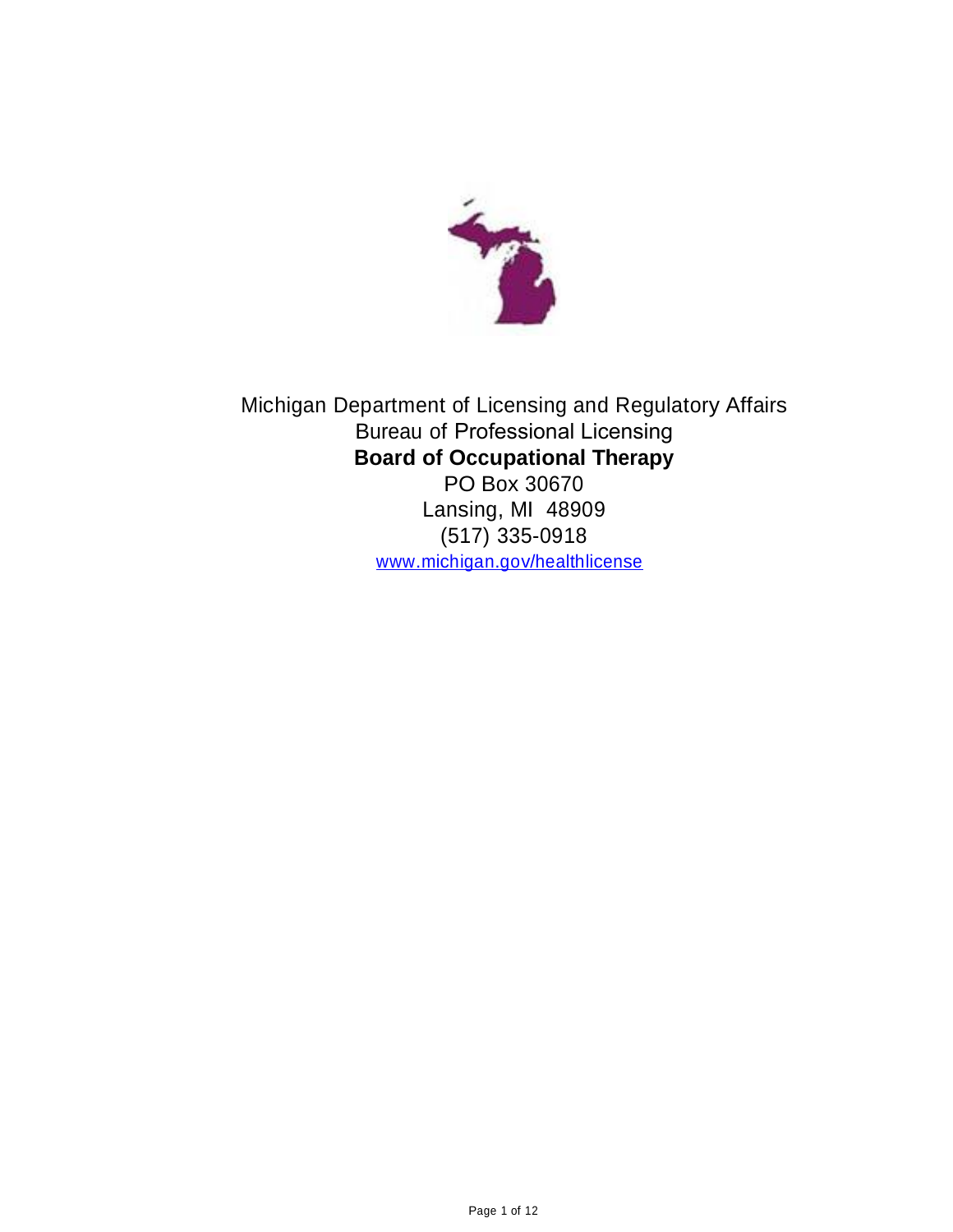## **OCCUPATIONAL THERAPY ASSISTANT EXAMINATION APPLICATION PACKET**

## **INCLUDED IN THIS PACKET:**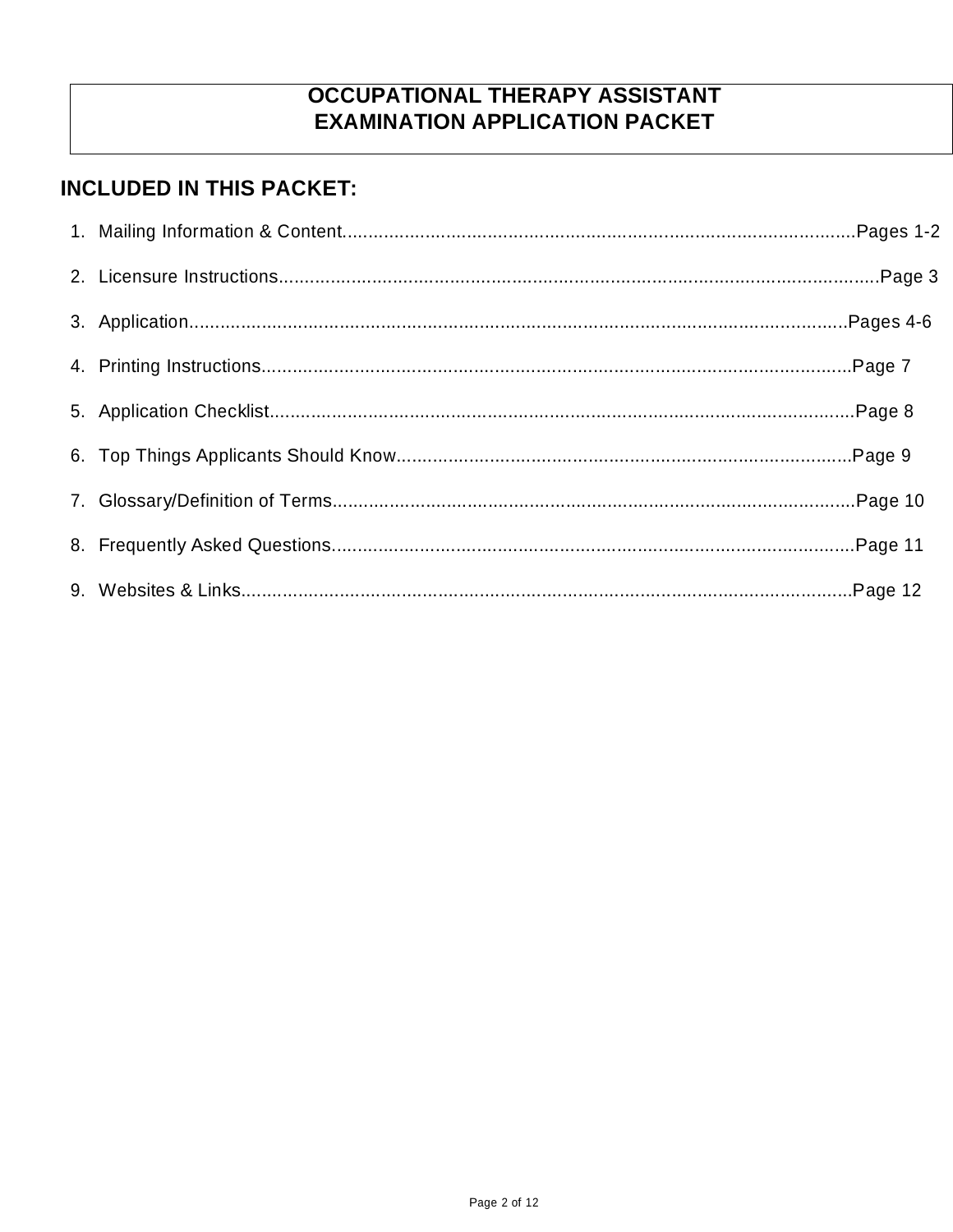

Michigan Department of Licensing and Regulatory Affairs Bureau of Professional Licensing Board of Occupational Therapy PO Box 30670 Lansing, MI 48909 (517) 335-0918 www.michigan.gov/healthlicense

## **OCCUPATIONAL THERAPY ASSISTANT EXAMINATION INSTRUCTIONS**

\* Please read application instructions carefully and answer all questions completely. Failure to do so may cause a delay in your application process.\*

- 1. You must complete and submit the application for licensure with the appropriate fee, as well as arrange for supporting documents to be sent to the Michigan Board of Occupational Therapy.
- 2. Applicants for a Michigan health professional license or registrations are required to submit fingerprints and undergo a Criminal Background Check (CBC). Fingerprints must be taken using the Customer ID number and instructions provided in the Application Confirmation letter that will be sent when your license application and fee are processed. Do not have your fingerprints taken prior to receiving your Customer ID number.
- 3. Have official transcripts submitted directly to this office from an approved occupational therapy assistant educational program.
- 4. Arrange for a score report of your NBCOT (formerly the AOTCB) examination results to be forwarded to this office directly from NBCOT. If you did not request that your scores be sent to Michigan when you took the exam, you must contact NBCOT at 301-990-7979 to transfer your scores. You may also download a form for this purpose from [www.nbcot.org.](http://www.nbcot.org/) Click on Exam Candidates and Candidate Forms.
- 5. Arrange for a verification and/or certification to be sent directly to the Michigan Board from any state or province where you currently hold or have ever held a permanent license or registration. **Copies of licenses are not acceptable.**

#### **Please Note:**

 An application submitted with the appropriate fee is valid for two years from the date it is received. If an applicant fails to complete the requirements for licensure within the two year period following the date of application, the application will become invalid.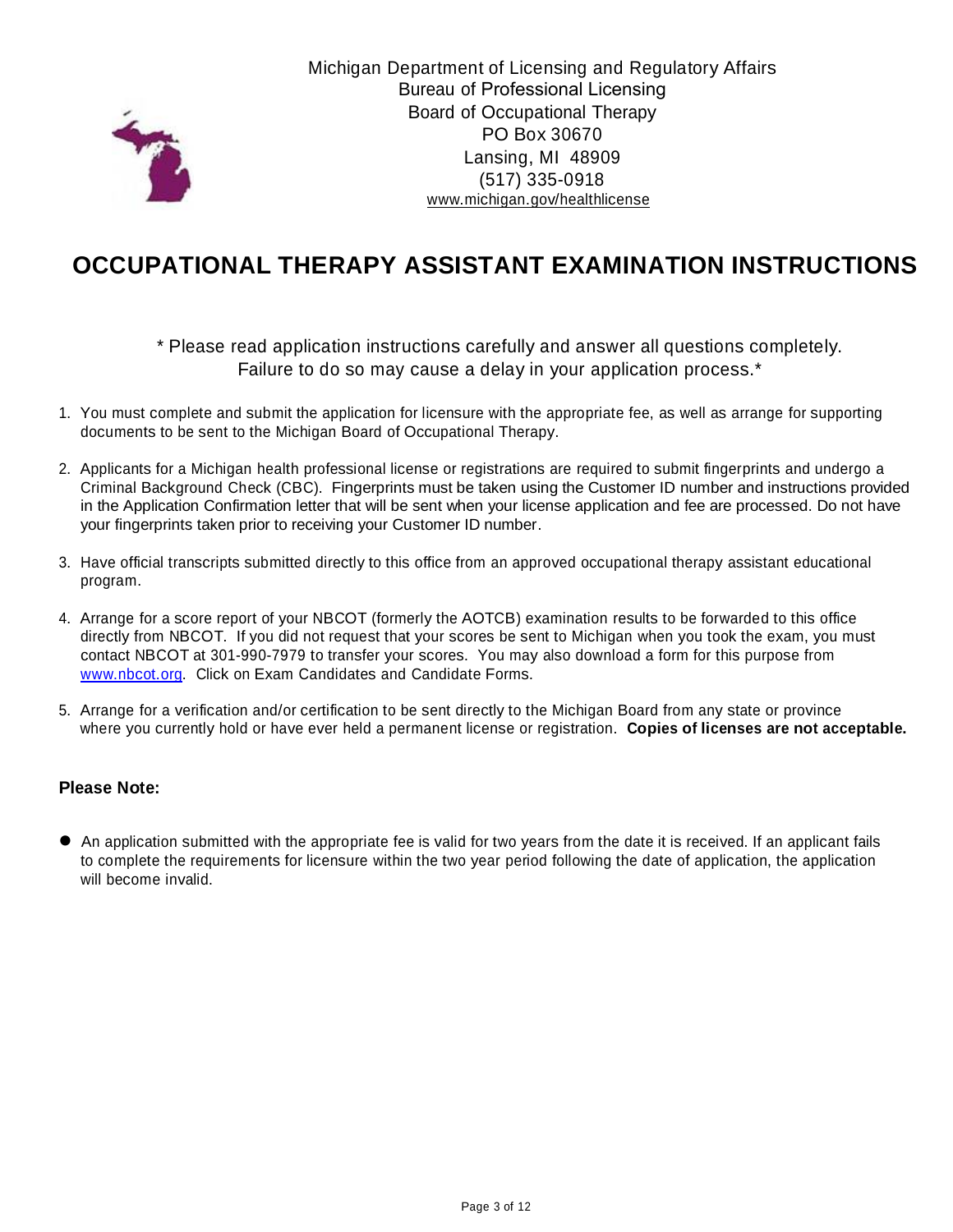### Michigan Department of Licensing and Regulatory Affairs Bureau of Professional Licensing Health Licensing Division PO Box 30670 Lansing, MI 48909 (517) 335-0918

| FOR BOARD USE ONLY |
|--------------------|
| License Number:    |

www.michigan.gov/healthlicense

Issue Date:

 $\Gamma$ 

### APPLICATION FOR EXAMINATION

I am applying for the following:

Occupational Therapy Assistant by Examination Fee: \$95.75 [ 71-5202-03 ]

Your check or money order drawn on a U.S. financial institution and made payable to the **STATE OF MICHIGAN** must accompany this application. DO NOT SEND CASH. Fees are deposited upon receipt and can only be refunded under refund rules promulgated by the Department.

| 1. Demographic Information                                                                         |  |              |                |                    |            |                  |     |
|----------------------------------------------------------------------------------------------------|--|--------------|----------------|--------------------|------------|------------------|-----|
| First Name:                                                                                        |  | Middle Name: |                |                    | Last Name: |                  |     |
| U.S. Social Security #:                                                                            |  |              |                | <b>Birth Date:</b> |            |                  |     |
| <b>Street Address:</b>                                                                             |  |              |                |                    |            | Apt/Bldg #:      |     |
| City:                                                                                              |  | <b>State</b> |                |                    |            | Zip Code:        |     |
| Country:                                                                                           |  |              |                |                    |            |                  |     |
| Phone Number:                                                                                      |  |              | Email Address: |                    |            |                  |     |
| Have you ever held a health professional license in any profession in Michigan?                    |  |              |                |                    |            | Yes<br><b>No</b> |     |
| Was your health professional license issued after 2008?                                            |  |              |                |                    | Yes<br>No  |                  |     |
| Health Professional Permanent I.D./License Number:                                                 |  |              |                |                    |            |                  |     |
| <b>Expiration Date:</b><br>Have you ever been known under any other name?<br>If yes, list name(s): |  |              |                |                    | Yes<br>No  |                  |     |
| Will documents be received under any other name?                                                   |  |              |                |                    | Yes<br>No  |                  |     |
| If yes, list name(s):                                                                              |  |              |                |                    |            |                  | Yes |
| Have you ever filed an application for this type of license in Michigan?                           |  |              |                |                    | No         |                  |     |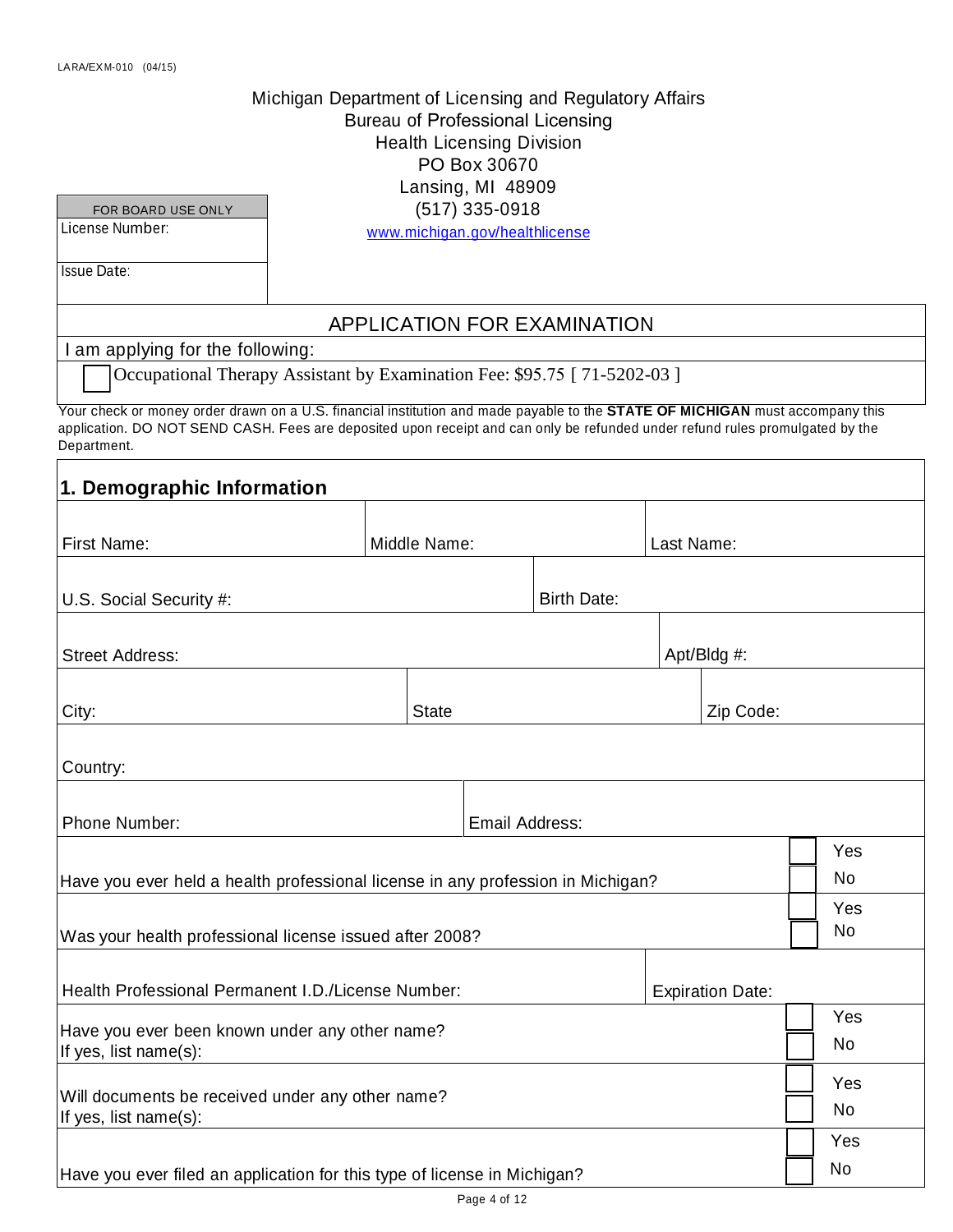| Full Name:                                                                                                                                                                                                                                                                                                                                                                                                                                            |           |
|-------------------------------------------------------------------------------------------------------------------------------------------------------------------------------------------------------------------------------------------------------------------------------------------------------------------------------------------------------------------------------------------------------------------------------------------------------|-----------|
| 2. Personal Data Questions                                                                                                                                                                                                                                                                                                                                                                                                                            |           |
| 1. Have you ever been convicted of a felony?                                                                                                                                                                                                                                                                                                                                                                                                          | Yes<br>No |
| If yes, please explain                                                                                                                                                                                                                                                                                                                                                                                                                                |           |
| 2. Have you ever been convicted of a misdemeanor punishable by imprisonment for a maximum term of<br>2 years?                                                                                                                                                                                                                                                                                                                                         | Yes<br>No |
| If yes, please explain                                                                                                                                                                                                                                                                                                                                                                                                                                |           |
| 3. Have you ever been convicted of a misdemeanor involving the illegal delivery, possession, or use of<br>alcohol or a controlled substance (including motor vehicle violations)?                                                                                                                                                                                                                                                                     | Yes<br>No |
| If yes, please explain                                                                                                                                                                                                                                                                                                                                                                                                                                |           |
| 4. Have you had 3 or more malpractice settlements, awards, or judgments in any consecutive<br>5 year period?                                                                                                                                                                                                                                                                                                                                          | Yes<br>No |
| If yes, please explain                                                                                                                                                                                                                                                                                                                                                                                                                                |           |
| 5. Have you had one or more malpractice settlements, awards, or judgments totaling \$200,000 in any<br>consecutive 5 year period?                                                                                                                                                                                                                                                                                                                     | Yes<br>No |
| If yes, please explain                                                                                                                                                                                                                                                                                                                                                                                                                                |           |
| 6. Have you ever been fined, denied, revoked, suspended, reprimanded, placed on probation,<br>otherwise disciplined, or the subject of a final adverse action by a licensure, registration,<br>disciplinary or certification board as a holder of or applicant for, a license or registration<br>regulated by this state, another state or territory of the United States, the United States<br>military, the federal government, or another country? | Yes<br>No |
| If yes, please explain                                                                                                                                                                                                                                                                                                                                                                                                                                |           |
| 7. Have you ever been censured, or requested to withdraw from a health care facility's staff or had your<br>health care staff privileges involuntarily modified?                                                                                                                                                                                                                                                                                      | Yes<br>No |
| If yes, please explain                                                                                                                                                                                                                                                                                                                                                                                                                                |           |
| 8. Have you ever been treated for substance abuse in the past 2 years?                                                                                                                                                                                                                                                                                                                                                                                | Yes<br>No |
| If yes, please explain                                                                                                                                                                                                                                                                                                                                                                                                                                |           |

Note: If you answered "yes" to any of the questions in Section 2 (questions 1-8), you must provide a detailed explanation with copies of all available official and/or court documents related to your explanation along with your application. If you do not **provide the explanation, your application will be deemed incomplete and processing will be delayed.**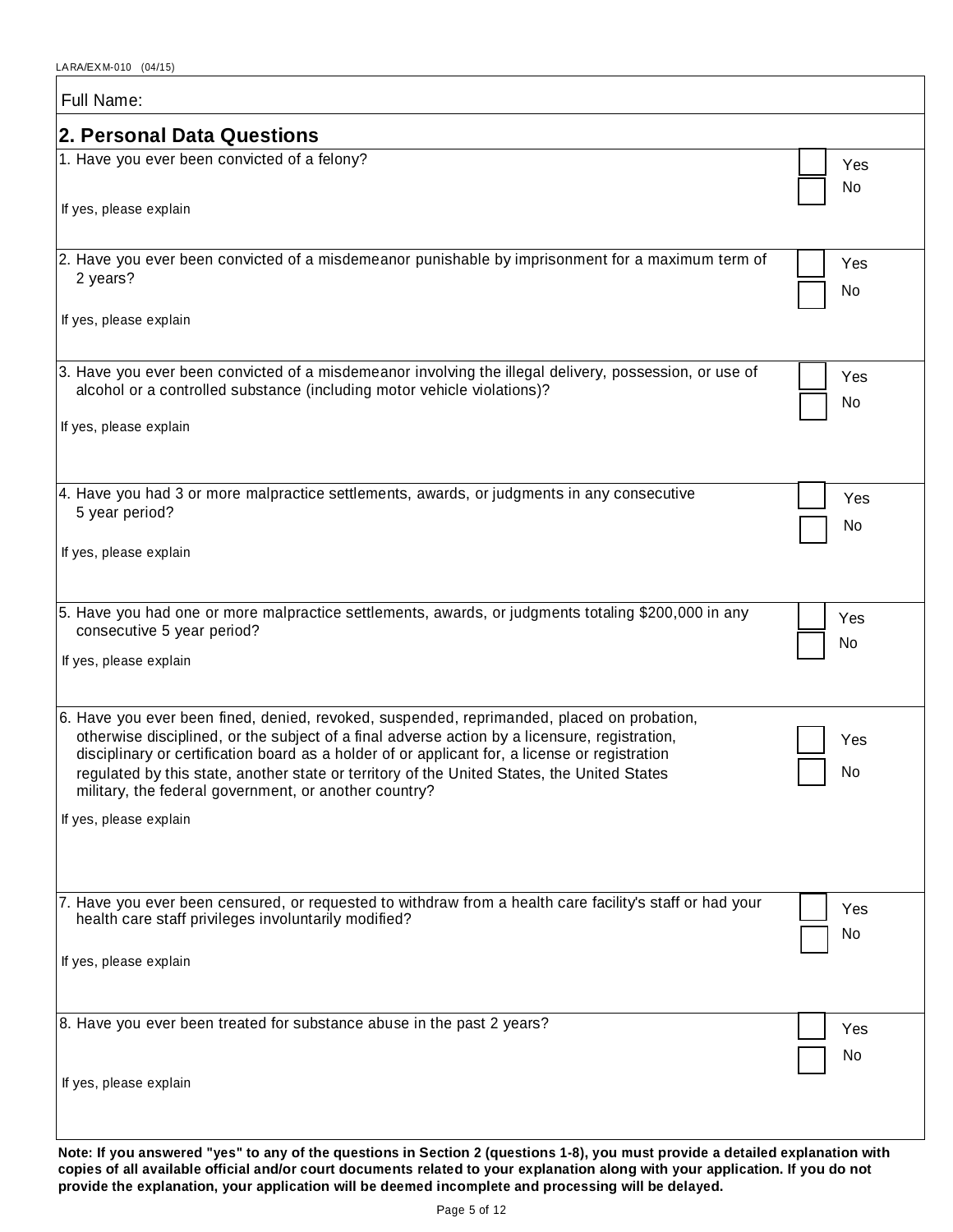Full Name:

| Have you taken a National examination for another U.S. Jurisdiction?<br>Please list exam name and date taken (month & year)      |                           |                    |                                        |  |  |
|----------------------------------------------------------------------------------------------------------------------------------|---------------------------|--------------------|----------------------------------------|--|--|
| Have you taken a State Constructed examination for another U.S.<br>Jurisdiction? Please list state and date taken (month & year) |                           |                    | Yes<br>No                              |  |  |
| 3. Professional Education                                                                                                        |                           |                    |                                        |  |  |
| Name of Institution                                                                                                              | Address of<br>Institution | Graduation<br>Date | Certificate/Diploma/<br>Degree Granted |  |  |
|                                                                                                                                  |                           |                    |                                        |  |  |

### **4. License(s) in Other State(s) and/or Province(s)**

Do you hold or have you held a permanent license or registration in any state or Canadian Yes province, for the type of license for which you are applying?  $\Box$  No

Please list each state or province, the license or registration number, the date issued, the number of years you held the license, and how the license was obtained (either examination or endorsement). **DO NOT LIST TEMPORARY LICENSES**. (Attach additional sheets, if necessary.)

| State/Country | Permanent License/<br><b>Registration Number</b> | Date of Issue | Number of Years<br>Licensed | Expiration<br>Date | <b>How Obtained</b><br>(Exam or Endorsement) |
|---------------|--------------------------------------------------|---------------|-----------------------------|--------------------|----------------------------------------------|
|               |                                                  |               |                             |                    |                                              |
|               |                                                  |               |                             |                    |                                              |
|               |                                                  |               |                             |                    |                                              |

### **5. CERTIFICATION**

I understand that it is the policy of this agency to secure a criminal conviction history as part of the pre-licensure screening process. I authorize this agency to use the information provided in this application to obtain a criminal conviction history file search from the Central Records Division of the Michigan Department of State Police, law enforcement, or judicial recordkeeping organization.

I further consent to the release of information to this agency regarding any disciplinary investigations conducted by a similar licensure, registration, or specialty certification board of this or any other state, of the United States military, of the federal government, or of another country.

The statements in this application are true and correct. I have not withheld information that might affect the decision to be made on this application. In signing this application, I am aware that a false statement or dishonest answer may be grounds for denial of my application or revocation of my license and that such misrepresentation is punishable by law.

Signature of Applicant Date

The Department of Licensing and Regulatory Affairs will not discriminate against any individual or group because of race, sex, religion, age, national origin, color, marital status, disability or political beliefs. If you need assistance with reading, writing, hearing, etc., under the Americans with Disabilities Act, you may make your needs known to this agency.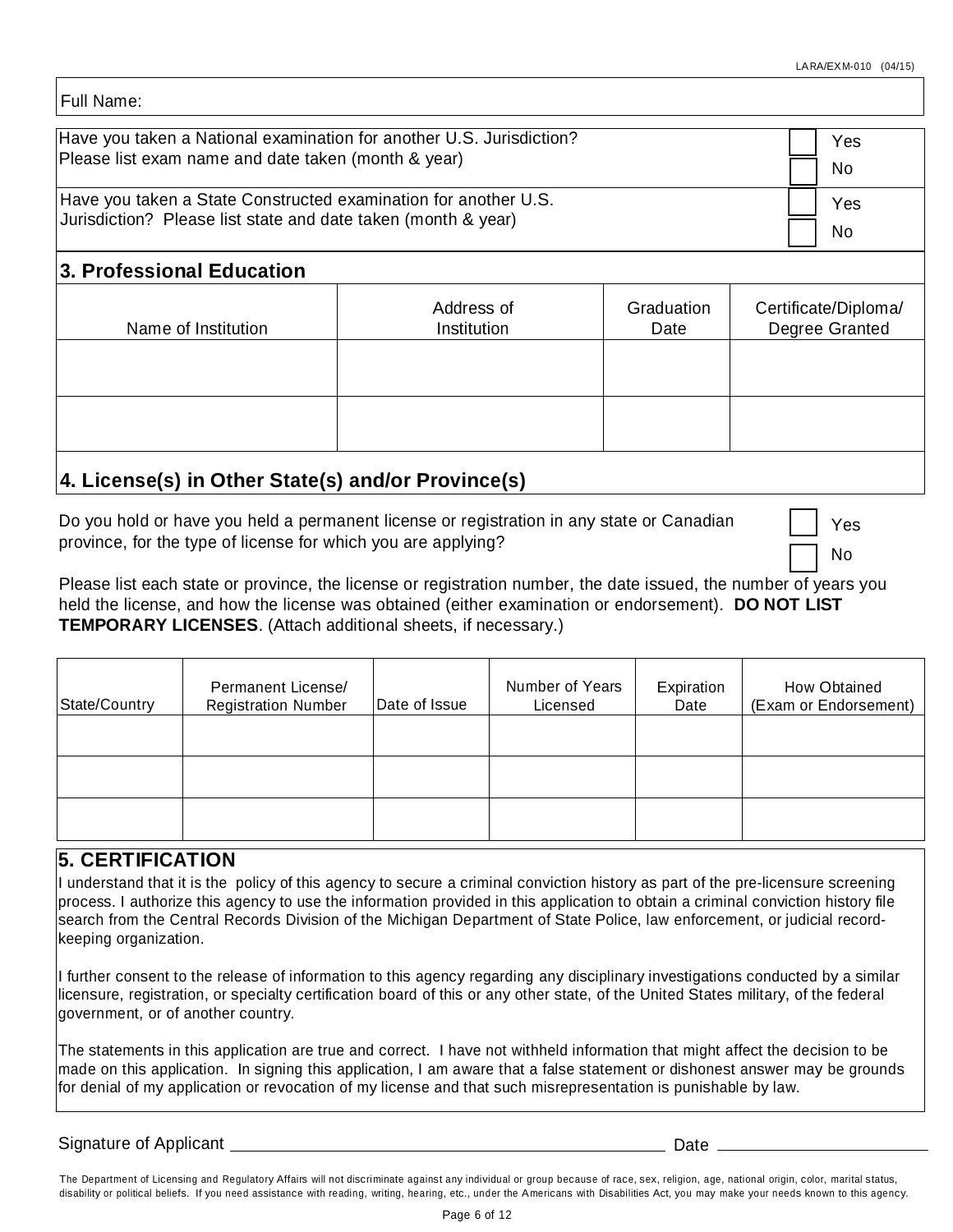Please print out the Application (Pages 4-6). Sign and date your application, and submit the application along with any supporting documentation and with your check or money order made payable to the "State of Michigan" to:

> Michigan Department of Licensing and Regulatory Affairs Bureau of Professional Licensing Board of Occupational Therapy PO Box 30670 Lansing MI 48909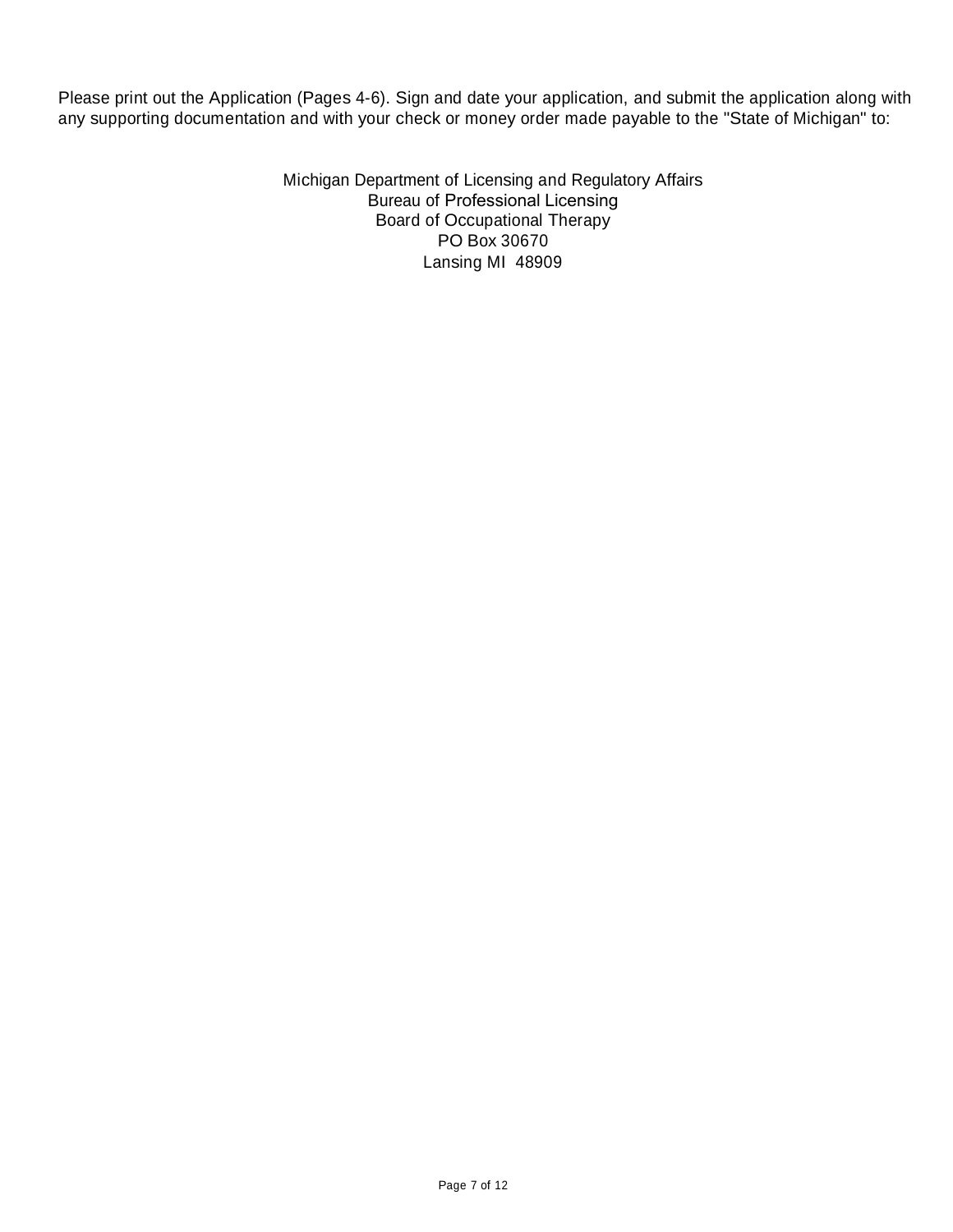### **APPLICATION CHECKLIST**

 **Application Fee:** Submit a check or money order drawn on a U.S. financial institution and made payable to the **STATE OF MICHIGAN**.

 **1. Demographic Information:** Social Security Number: Please list only a United States Social Security number.

**Name:** List your full name: first, middle and last name. If your name changes after you apply, you must submit a name change to the Bureau of Professional Licensing in writing along with legal documentation within 30 days.

**Birth Date:** Provide the month, day and year of your birth.

**Address:** List the address we should use to send any information about your license. Be sure to include the city, state, zip code, and country. This will be your permanent address with the Bureau of Professional Licensing. If your address changes, you must notify us in writing within 30 days.

**Phone:** Enter a telephone number where you can be reached in case we have questions about your application.

**E-mail:** Enter your e-mail address. E-mail is a quick way our office can communicate with you about your application.

**Other Name(s):** Indicate whether you have been known by any other names.

 **2. Personal Data Questions:** All applicants must answer the same personal data questions. If you answer "yes" to any questions in this section, you must submit a detailed explanation with your application. If you do not provide this information, your application will be deemed incomplete and processing will be delayed.

 **3. Professional Education:** List your current or completed professional school. Indicate degree/certificate/ diploma earned. List graduation and/or anticipated graduation date.

 **4. License in Other State(s) and/or Province(s):** List all states/provinces where you have held an occupational therapy assistant license or registration. Indicate method of licensure - examination or endorsement.

 **5. Certification:** You must sign and date your application for it to be valid. By signing the application you are indicating that you have read and understood the certification section.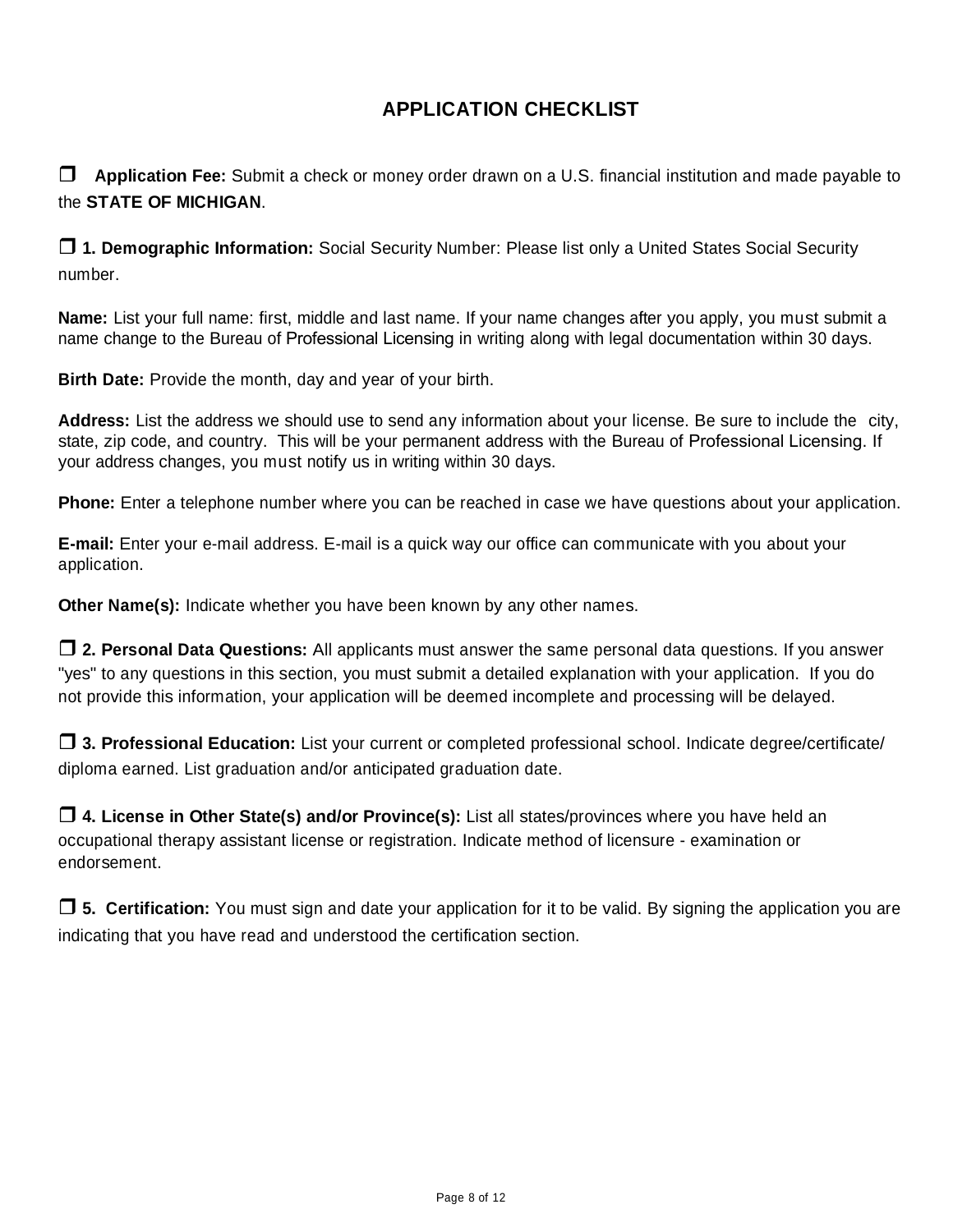## **TOP THINGS APPLICANTS SHOULD KNOW**

- 1. **NOTE:** If you have ever been licensed in another state and you have a current disciplinary sanction on that license (even if the license is inactive), you are not eligible for licensure in Michigan according to the Public Health Code, PA 368, as amended, Section 333.16174 (2). Sanctions include probation, limitation, suspension, revocation, or fine. Upon resolution of the sanction and verification that the license is active with no disciplinary action in effect, you can proceed with the filing of an application for a Michigan license or registration.
- 2. Read the entire application before submitting it and DO NOT send the checklist to the Board of Occupational Therapy office.
- 3. Applications and mail are processed as quickly as possible in date-received order.
- 4. Please allow time to process your application before you call or email our office to check on the status. Applications may take up to 2 weeks to reach our office. Applications with fees are first processed through our central mailroom then through our payment processing office.
- 5. Mail, including mail sent overnight, is first received by our central mailroom prior to reaching the Board.
- 6. Supporting documentation will not be accepted if faxed into our office.
- 7. REFUND POLICY: If you wish to withdraw your application, you must notify the Board of Occupational Therapy in writing to request a partial refund.
- 8. If your name and/or address changes please notify the Board of Occupational Therapy in writing within 30 days. To change a name or address, you can download the Data Change/Duplicate License Request Form from our website at [www.michigan.gov/healthlicense](file:///C:/Users/PowellJ3/Downloads/www.michigan.gov/healthlicense) and fax it to (517) 335-2044 ATTN: Applications Section or mail the form to: Licensing and Regulatory Affairs, Bureau of Professional Licensing Board of Occupational Therapy, Applications Section, PO Box 30670, Lansing, MI 48909. Telephone calls are NOT accepted for these changes. After your license is issued, you can change your address online at www.michigan.gov/[elicense.](file:///C:/Users/PowellJ3/Downloads/www.michigan.gov/elicense)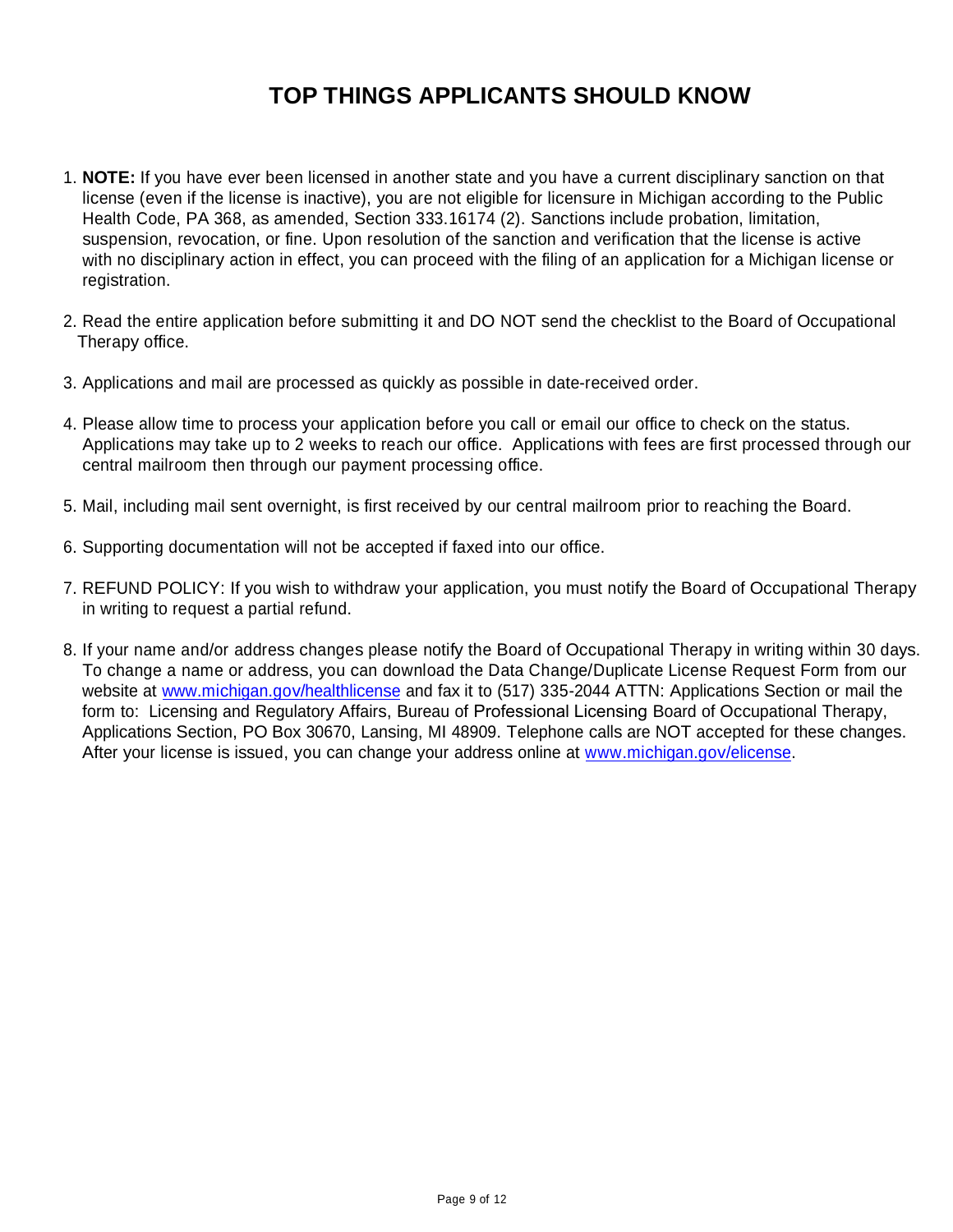# **GLOSSARY/DEFINITION OF TERMS**

| <b>ENDORSEMENT</b>    | Application made by an individual who holds an active<br>license in another state with licensure requirements<br>substantially equivalent to Michigan requirements.                                               |
|-----------------------|-------------------------------------------------------------------------------------------------------------------------------------------------------------------------------------------------------------------|
| <b>EXAMINATION</b>    | Application made by an individual who must take and pass<br>an examination in order to become licensed in Michigan.                                                                                               |
| <b>LAPSED LICENSE</b> | A lapsed license is a license that is no longer active. A<br>license becomes inactive when it is not renewed upon the<br>expiration date printed on the license.                                                  |
| <b>RECIPROCITY</b>    | Process by which an individual could possibly become<br>licensed in Michigan through a reciprocity agreement with<br>another state board. Michigan does not have a reciprocity<br>agreement with any other state. |
| <b>REINSTATEMENT</b>  | The process in which a disciplinary, suspended or revoked<br>license has not lapsed is reactivated by the Board.                                                                                                  |
| <b>RELICENSURE</b>    | The application process in which a licensee must apply to<br>reactivate a lapsed or lapsed suspended license.                                                                                                     |
| <b>RENEWAL</b>        | Process to maintain active licensure status at the end of each<br>renewal cycle.                                                                                                                                  |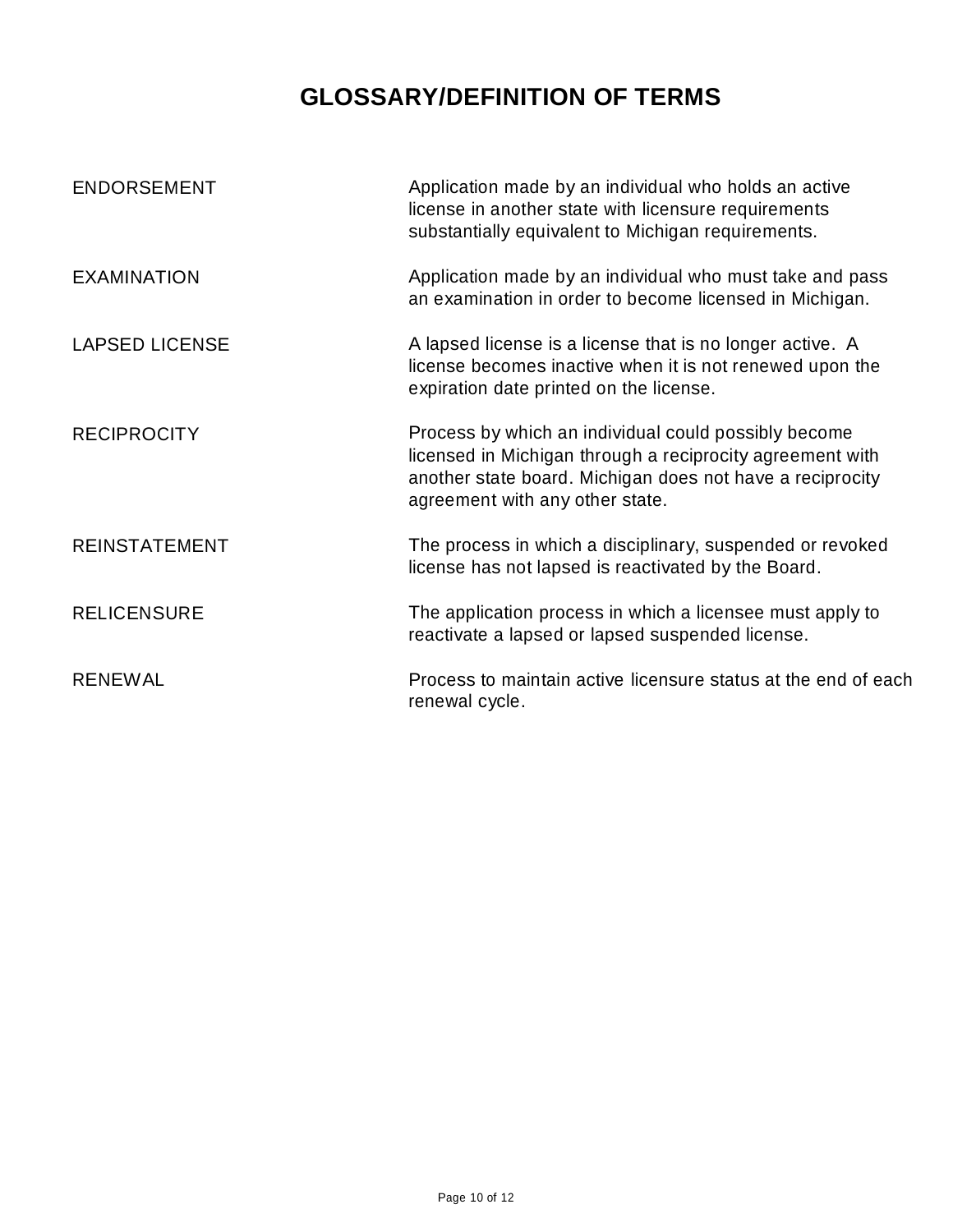## **FREQUENTLY ASKED QUESTIONS**

### **Q. How long will it take to process my application?**

Applications and mail are processed as quickly as possible in date-received order. Applications with fees are first processed through our central mailroom then through our payment processing office.

### **Q. What do I do if I forgot to include my payment with my application?**

Please submit the fee along with a copy of your application and a letter indicating that you failed to submit the required payment with your previous application. Mail to: Licensing and Regulatory Affairs, Bureau of Professional Licensing, Board of Occupational Therapy, PO Box 30670, Lansing, MI 48909.

### **Q. How do I check on the status of my application?**

Within approximately three weeks of mailing your application to our office, you should receive an Application Confirmation letter containing your customer number. You may use your customer number to check the status of your application at www.michigan.gov/appstatus.

### **Q. If I have been convicted of a felony or misdemeanor will it stop me from being licensed?**

We ask that you submit your application, fee and information regarding the occurrence. The Board will review your file and make a decision at that time. Please keep in mind that we do take into consideration the type of conviction, the age that you were when the incident occurred and the time that has elapsed since the conviction.

### **Q. How long is my license valid?**

The initial license is good for a partial licensure cycle and will expire on the upcoming May 31 renewal date. Each subsequent license will cover a full two-year cycle.